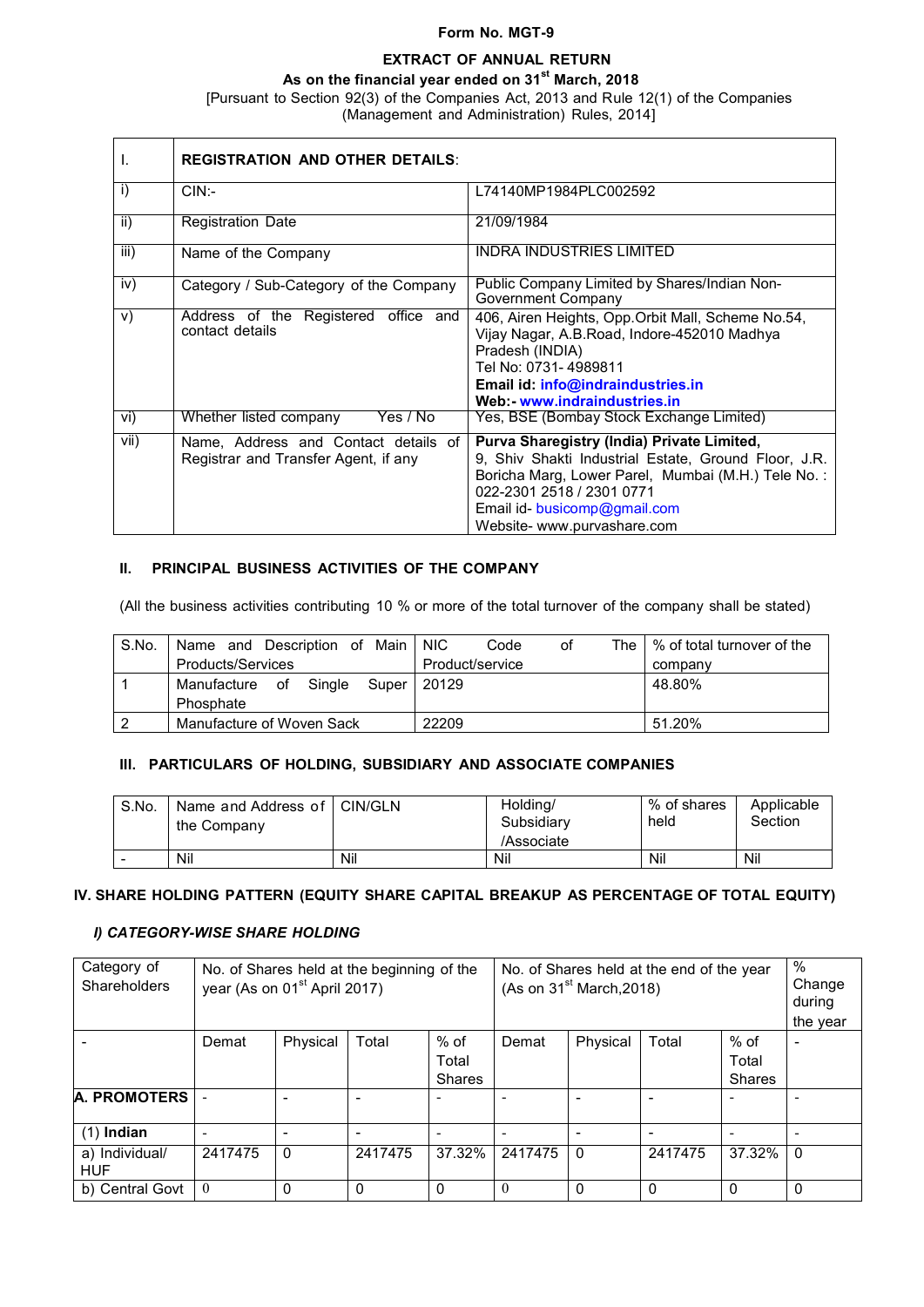| c) State<br>Govt(s)                    | $\mathbf{0}$     | 0                        | 0                        | 0                        | $\mathbf{0}$             | $\pmb{0}$                | 0                        | 0                        | 0              |
|----------------------------------------|------------------|--------------------------|--------------------------|--------------------------|--------------------------|--------------------------|--------------------------|--------------------------|----------------|
| d) Bodies<br>Corp.                     | $\theta$         | 0                        | 0                        | $\Omega$                 | $\theta$                 | $\mathbf 0$              | $\Omega$                 | 0                        | 0              |
| e) Banks / Fl                          | $\mathbf{0}$     | 0                        | 0                        | 0                        | $\theta$                 | $\overline{0}$           | 0                        | $\mathbf 0$              | 0              |
| f) Any Other                           | $\theta$         | $\overline{0}$           | 0                        | 0                        | $\Omega$                 | $\overline{0}$           | 0                        | $\mathbf{0}$             | 0              |
| Sub-total (A)                          | 2417475          | 0                        | 2417475                  | 37.32%                   | 2417475                  | $\mathbf 0$              | 2417475                  | 37.32%                   | 0.00%          |
| $(1)$ :-                               |                  |                          |                          |                          |                          |                          |                          |                          |                |
| (2) Foreign                            | $\blacksquare$   | $\overline{\phantom{a}}$ | $\overline{\phantom{a}}$ | $\overline{\phantom{a}}$ | $\overline{\phantom{a}}$ | $\overline{\phantom{a}}$ | $\overline{\phantom{a}}$ | $\overline{\phantom{a}}$ | $\blacksquare$ |
| a) NRIs -<br>Individuals               | $\theta$         | 0                        | 0                        | $\mathbf 0$              | $\mathbf{0}$             | $\overline{0}$           | 0                        | $\mathbf{0}$             | $\Omega$       |
| b) Other-<br>Individuals               | $\theta$         | 0                        | 0                        | $\Omega$                 | $\theta$                 | $\mathbf 0$              | 0                        | 0                        | 0              |
| c) Bodies Corp.                        | $\mathbf{0}$     | $\pmb{0}$                | 0                        | 0                        | $\mathbf{0}$             | $\pmb{0}$                | 0                        | $\mathbf 0$              | 0              |
| d) Banks / Fl                          | $\mathbf{0}$     | $\pmb{0}$                | $\mathbf 0$              | 0                        | $\mathbf{0}$             | $\overline{0}$           | 0                        | $\mathbf 0$              | $\mathbf 0$    |
| e) Any Other                           | $\boldsymbol{0}$ | $\pmb{0}$                | $\overline{0}$           | $\pmb{0}$                | $\mathbf{0}$             | $\overline{0}$           | $\pmb{0}$                | $\mathbf 0$              | 0              |
| Sub-total (A)                          | $\bf{0}$         | 0                        | 0                        | 0                        | $\mathbf 0$              | $\overline{\mathbf{0}}$  | 0                        | $\mathbf 0$              | $\mathbf 0$    |
| $(2)$ :-                               |                  |                          |                          |                          |                          |                          |                          |                          |                |
| <b>Total</b>                           | 2417475          | $\mathbf 0$              | 2417475                  | 37.32%                   | 2417475                  | $\mathbf 0$              | 2417475                  | 37.32%                   | 0.00%          |
| shareholding                           |                  |                          |                          |                          |                          |                          |                          |                          |                |
| of Promoter (A)                        |                  |                          |                          |                          |                          |                          |                          |                          |                |
| $= (A)(1)+(A)(2)$                      |                  |                          |                          |                          |                          |                          |                          |                          |                |
| <b>B. PUBLIC</b>                       |                  | $\overline{\phantom{0}}$ | $\overline{\phantom{a}}$ | $\overline{\phantom{a}}$ | $\blacksquare$           |                          |                          | $\blacksquare$           | $\overline{a}$ |
| <b>SHAREHOLDING</b>                    |                  |                          |                          |                          |                          |                          |                          |                          |                |
| 1. Institutions                        | $\omega$         | $\blacksquare$           | $\overline{a}$           | $\blacksquare$           | $\Box$                   | $\sim$                   | $\sim$                   | $\mathbf{r}$             | $\blacksquare$ |
| a) Mutual Funds                        | $\overline{0}$   | 0                        | 0                        | 0                        | $\mathbf{0}$             | $\mathbf 0$              | 0                        | 0                        | 0              |
| b) Banks / Fl                          | $\mathbf{0}$     | $\pmb{0}$                | 0                        | 0                        | $\mathbf{0}$             | $\overline{0}$           | $\mathbf 0$              | 0                        | $\pmb{0}$      |
| c) Central Govt                        | $\mathbf{0}$     | $\pmb{0}$                | $\mathbf 0$              | 0                        | $\overline{0}$           | $\overline{0}$           | $\mathbf 0$              | 0                        | $\mathbf 0$    |
| d) State Govt(s)                       | $\overline{0}$   | $\pmb{0}$                | $\pmb{0}$                | 0                        | $\mathbf{0}$             | $\pmb{0}$                | 0                        | $\pmb{0}$                | 0              |
| e) Venture                             | $\theta$         | 0                        | $\Omega$                 | $\Omega$                 | $\theta$                 | $\mathbf 0$              | 0                        | $\mathbf{0}$             | 0              |
| Capital Funds                          |                  |                          |                          |                          |                          |                          |                          |                          |                |
| f) Insurance                           | $\overline{0}$   | 0                        | 0                        | 0                        | $\theta$                 | $\mathbf 0$              | 0                        | 0                        | 0              |
| Companies                              |                  |                          |                          |                          |                          |                          |                          |                          |                |
| $g)$ Fils                              | $\mathbf{0}$     | 0                        | 0                        | 0                        | $\overline{0}$           | 0                        | 0                        | $\mathbf 0$              | 0              |
|                                        | $\theta$         |                          |                          |                          | $\theta$                 |                          |                          |                          |                |
| h) Foreign<br>Venture Capital<br>Funds |                  | 0                        | $\mathbf 0$              | $\Omega$                 |                          | $\mathbf 0$              | 0                        | $\mathbf{0}$             | 0              |
| i) Others                              | $\mathbf{0}$     | 0                        | 0                        | 0                        | $\mathbf{0}$             | $\mathbf{0}$             | 0                        | 0                        | 0              |
| (specify)                              |                  |                          |                          |                          |                          |                          |                          |                          |                |
| Sub-total<br>$(B)(1)$ :-               | $\mathbf{0}$     | 0                        | $\mathbf 0$              | 0                        | $\mathbf 0$              | $\mathbf 0$              | 0                        | $\mathbf 0$              | 0              |
| Non-<br>2.                             | $\Box$           | $\overline{a}$           | $\frac{1}{2}$            | $\overline{a}$           | $\overline{\phantom{a}}$ | $\overline{\phantom{a}}$ | $\overline{a}$           | $\overline{\phantom{a}}$ | $\frac{1}{2}$  |
| <b>Institutions</b>                    |                  |                          |                          |                          |                          |                          |                          |                          |                |
| a) Bodies Corp.                        |                  |                          |                          |                          |                          |                          |                          |                          |                |
| i) Indian                              | 2634603          | 1800                     | 2636403                  | 40.71%                   | 1756121                  | 1800                     | 1757921                  | 27.14%                   | (13.57%)       |
|                                        |                  |                          |                          |                          |                          |                          |                          |                          |                |
| a) Bodies                              | $\mathbf{0}$     | 0                        | 0                        | $\overline{0}$           | $\mathbf{0}$             | $\overline{0}$           | 0                        | $\overline{0}$           | $\overline{0}$ |
| Corp.                                  |                  |                          |                          |                          |                          |                          |                          |                          |                |
| ii) Overseas<br>b) Individuals         |                  |                          |                          |                          |                          |                          |                          |                          |                |
| Individual<br>i)                       | 75358            | 1308160                  | 1383518                  | 21.36%                   | 284200                   | 1308160                  | 1592360                  | 24.58%                   | 3.22%          |
| shareholders                           |                  |                          |                          |                          |                          |                          |                          |                          |                |
| holding nominal                        |                  |                          |                          |                          |                          |                          |                          |                          |                |
| capital<br>share                       |                  |                          |                          |                          |                          |                          |                          |                          |                |
| upto Rs. 1 lakh                        |                  |                          |                          |                          |                          |                          |                          |                          |                |
| b) Individuals                         |                  |                          |                          |                          |                          |                          |                          |                          |                |
| Individual<br>ii)                      | 28527            | 0                        | 28527                    | 0.44%                    | 223846                   | 0                        | 223846                   | 3.46%                    | 3.02%          |
| shareholders                           |                  |                          |                          |                          |                          |                          |                          |                          |                |
| holding nominal                        |                  |                          |                          |                          |                          |                          |                          |                          |                |
| share capital in                       |                  |                          |                          |                          |                          |                          |                          |                          |                |
| excess of Rs 1                         |                  |                          |                          |                          |                          |                          |                          |                          |                |
| lakh                                   |                  |                          |                          |                          |                          |                          |                          |                          |                |
| c) Others (HUF                         | 1147             | 10000                    | 11147                    | 0.17%                    | 475468                   | 10000                    | 485468                   | 7.50%                    | 7.33%          |
| &<br>Clearing                          |                  |                          |                          |                          |                          |                          |                          |                          |                |
| Member)                                |                  |                          |                          |                          |                          |                          |                          |                          |                |
| Sub-total                              | 2739635          | 1319960                  | 4059595                  | 62.68%                   | 2739635                  | 1319960                  | 4059595                  | 62.68%                   | 0.00%          |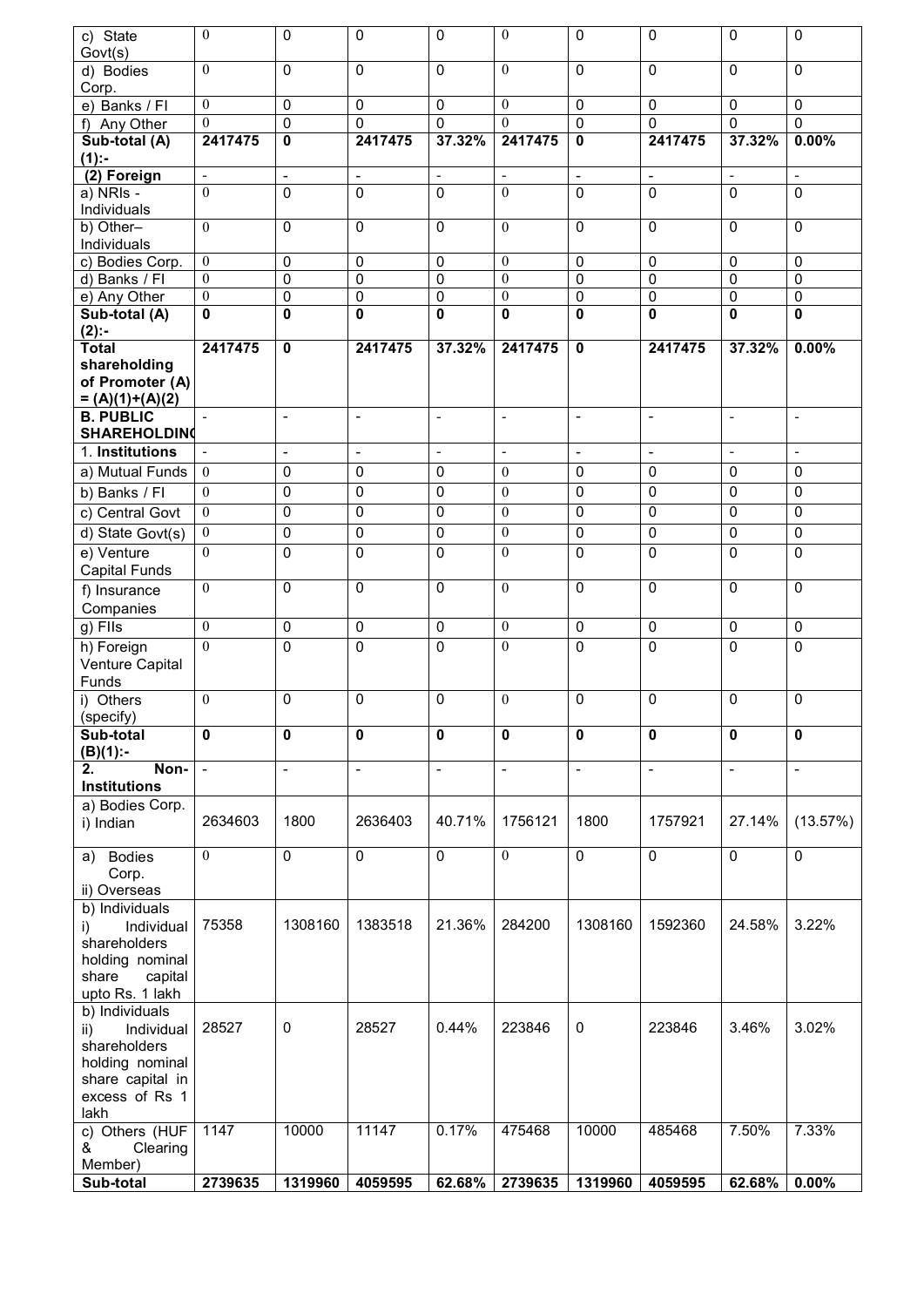| $(B)(2)$ :-                    |         |         |         |        |         |         |         |        |          |
|--------------------------------|---------|---------|---------|--------|---------|---------|---------|--------|----------|
| <b>Total</b><br><b>Public</b>  | 2739635 | 1319960 | 4059595 | 62.68% | 2739635 | 1319960 | 4059595 | 62.68% | $0.00\%$ |
| Shareholding                   |         |         |         |        |         |         |         |        |          |
| $(B)=(B)(1)+$                  |         |         |         |        |         |         |         |        |          |
| (B)(2)                         |         |         |         |        |         |         |         |        |          |
| C. Shares held $\vert 0 \vert$ |         | 0       | 0       | 0      | 0       | 0       | 0       | 0      | 0        |
| Custodian<br>by                |         |         |         |        |         |         |         |        |          |
| <b>GDRs</b><br>&<br>for        |         |         |         |        |         |         |         |        |          |
| <b>ADRs</b>                    |         |         |         |        |         |         |         |        |          |
| <b>Grand Total</b>             | 5157110 | 1319960 | 6477070 | 100%   | 5157110 | 1319960 | 6477070 | 100%   | 0        |
| $(A+B+C)$                      |         |         |         |        |         |         |         |        |          |

During the financial year Inter-se transfer of equity shares was made by way of Gift between promoters.

#### (ii)*SHAREHOLDING OF PROMOTERS:*

| <b>S. No.</b> | Shareholder'<br>s Name       |                         | year (As on 01/04/2017)                          | Shareholding at the beginning of the                     | Share holding at the end of the<br>year (As on 31/03/2018) |                                                       |                                                          |                                                       |
|---------------|------------------------------|-------------------------|--------------------------------------------------|----------------------------------------------------------|------------------------------------------------------------|-------------------------------------------------------|----------------------------------------------------------|-------------------------------------------------------|
|               |                              | No. of<br><b>Shares</b> | % of total<br><b>Shares of</b><br>the<br>company | %of Shares<br>Pledged /<br>encumbered to<br>total shares | No. of<br><b>Shares</b>                                    | $%$ of<br>total<br><b>Shares</b><br>of the<br>company | %of Shares<br>Pledged /<br>encumbered<br>to total shares | % change<br>in share<br>holding<br>during<br>the year |
| 1             | Astha Devi Jain 658000       |                         | 10.16                                            | n                                                        | 658000                                                     | 10.16                                                 | n                                                        | $0.00\%$                                              |
| 2             | Virendra Kumar626300<br>Jain |                         | 9.67                                             | n                                                        | 714300                                                     | 11.03                                                 | b                                                        | 1.36%#                                                |
| 3             | Kovid Jain                   | 342000                  | 5.28                                             | n                                                        | 342000                                                     | 5.28                                                  | n                                                        | $0.00\%$                                              |
| 4             | Nilay Jain                   | 336000                  | 5.19                                             | n                                                        | 336000                                                     | 5.19                                                  |                                                          | $0.00\%$                                              |
| 5             | Mohan Bai<br>lPokarana       | 221975                  | 3.42                                             | 'n                                                       | 367175                                                     | 5.66                                                  |                                                          | 2.24%                                                 |
| 6             | Shrenik<br>lPokharna         | 140000                  | 2.16                                             |                                                          | h                                                          |                                                       |                                                          | (2.16%)##                                             |
| 17            | Alka Jain                    | 93200                   | 1.44                                             | h                                                        |                                                            |                                                       |                                                          | (1.44%)##                                             |
|               | Total                        | 2417475                 | 37.32                                            | n                                                        | 2417475                                                    | 37.32                                                 | O                                                        | $0.00\%$                                              |

##Inter-se Transfer of 140000 and 93200 Equity Shares was made by Shri Shrenik pokharna and Smt. Alka Jain to Smt. Mohan Bai Pokarana respectively.

#Inter-se Transfer of 88000 Equity Shares was made by Smt. Mohan Bai Pokarana to Shri Virendra Kumar Jain.

#### (III) *CHANGE IN PROMOTERS' SHAREHOLDING (PLEASE SPECIFY, IF THERE IS NO CHANGE)*

| SI.<br>No. | <b>Particulars</b>                                                                                                                                                                                                                                      |                                  | Shareholding at the beginning<br>of the year (As on 01/04/2017) | Cumulative Shareholding during the<br>year |                                     |  |
|------------|---------------------------------------------------------------------------------------------------------------------------------------------------------------------------------------------------------------------------------------------------------|----------------------------------|-----------------------------------------------------------------|--------------------------------------------|-------------------------------------|--|
|            |                                                                                                                                                                                                                                                         | No.<br>of <sub>l</sub><br>shares | %<br>оf<br>total<br>shares of the<br>company                    | No. of shares                              | % of total shares of<br>the company |  |
|            | At the beginning of the year                                                                                                                                                                                                                            | 2417475                          | 37.32%                                                          | 2417475                                    | 37.32%                              |  |
|            | Date wise Increase / Decrease in Date wise increase/Decrease mentioned in the table given below<br>Promoters Share holding during<br>the year specifying the reasons for<br>increase/ decrease (e.g. allotment<br>/ transfer / bonus/ sweat equity etc) |                                  |                                                                 |                                            |                                     |  |
|            | At the End of the year                                                                                                                                                                                                                                  | 2417475                          | 37.32%                                                          | 2417475                                    | 37.32%                              |  |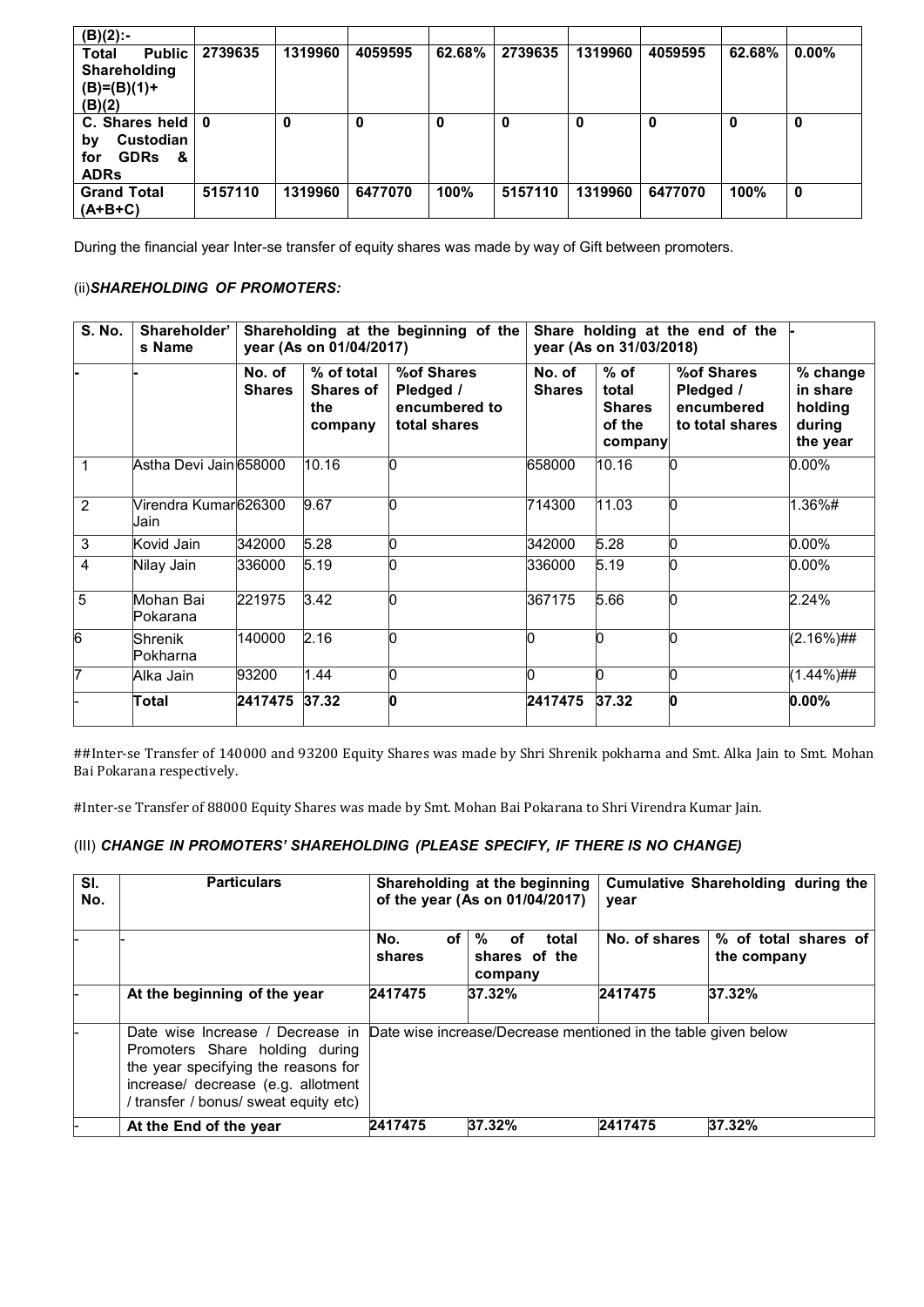| S.<br>No.                | Name of<br>Promoter                       | Shareholding                                                          |                                           | Date wise<br>increase<br>/decrease in<br>Promoter's<br>Shareholding | Increase/D<br>ecrease in<br>Share-<br>holding | Reason                   |                         | <b>Cumulative</b><br><b>Shareholding during</b><br>the year |
|--------------------------|-------------------------------------------|-----------------------------------------------------------------------|-------------------------------------------|---------------------------------------------------------------------|-----------------------------------------------|--------------------------|-------------------------|-------------------------------------------------------------|
|                          | ٠                                         | No. of<br><b>Shares at</b><br>the<br>beginning<br>/end of the<br>year | % of total<br>shares of<br>the<br>company |                                                                     | $\blacksquare$                                | $\blacksquare$           | No. of<br><b>Shares</b> | % of total<br>share of<br>the<br>company                    |
| 01                       | Astha Devi Jain                           | 658000                                                                | 10.16                                     | $\overline{a}$                                                      | $\overline{\phantom{a}}$                      |                          | 658000                  | 10.16                                                       |
| $\overline{\phantom{a}}$ | At the end of<br>the year<br>(31.03.2018) | 658000                                                                | 10.16                                     |                                                                     | $\overline{\phantom{0}}$                      |                          | 658000                  | 10.16                                                       |
| 02                       | Virendra Kumar                            | 626300                                                                | 9.67                                      |                                                                     |                                               |                          | 626300                  | 9.67                                                        |
| $\overline{\phantom{a}}$ | Jain                                      |                                                                       | $\overline{\phantom{a}}$                  | 31.03.2018                                                          | 88000                                         | Inter-se<br>Transfer     | 714300                  | 11.03                                                       |
|                          | At the end of<br>the year<br>(31.03.2018) | 714300                                                                | 11.03                                     |                                                                     |                                               |                          | 714300                  | 11.03                                                       |
| 03                       | Kovid Jain                                | 342000                                                                | 5.28                                      |                                                                     | $\overline{\phantom{a}}$                      |                          | 342000                  | 5.28                                                        |
|                          | At the end of<br>the year<br>(31.03.2018) | 342000                                                                | 5.28                                      |                                                                     |                                               |                          | 342000                  | 5.28                                                        |
| 04                       | Nilay Jain                                | 336000                                                                | 5.19                                      | $\overline{\phantom{0}}$                                            | $\overline{\phantom{a}}$                      | $\overline{\phantom{0}}$ | 336000                  | 5.19                                                        |
|                          | At the end of<br>the year<br>(31.03.2018) | 336000                                                                | 5.19                                      |                                                                     |                                               |                          | 336000                  | 5.19                                                        |
| 05                       | Mohan Bai                                 | 221975                                                                | 3.42                                      |                                                                     |                                               |                          | 221975                  | 3.42                                                        |
|                          | Pokharna                                  |                                                                       |                                           |                                                                     |                                               |                          |                         |                                                             |
| $\overline{\phantom{a}}$ |                                           |                                                                       |                                           | 16.03.2018                                                          | 233200                                        | Inter-se<br>Transfer     | 455175                  | 7.03                                                        |
| $\overline{\phantom{a}}$ | $\overline{\phantom{a}}$                  |                                                                       | $\overline{\phantom{a}}$                  | 31.03.2018                                                          | (88000)                                       | Inter-se<br>Transfer     | 367175                  | 5.66                                                        |
| $\overline{\phantom{a}}$ | At the end of<br>the year<br>(31.03.2018) | 367175                                                                | 5.66                                      |                                                                     |                                               |                          | 367175                  | 5.66                                                        |
| 06                       | Shrenik                                   | 140000                                                                | 2.16                                      |                                                                     |                                               |                          | 140000                  | 2.16                                                        |
|                          | Pokharna                                  |                                                                       |                                           |                                                                     |                                               |                          |                         |                                                             |
| $\overline{\phantom{a}}$ |                                           |                                                                       |                                           | 16.03.2018                                                          | (140000)                                      | Inter-se<br>Transfer     | $\mathbf 0$             | 0.00                                                        |
|                          | At the end of<br>the year<br>(31.03.2018) | $\mathbf 0$                                                           | 0.00                                      |                                                                     |                                               |                          | $\mathbf 0$             | 0.00                                                        |
| 07                       | Alka Jain                                 | 93200                                                                 | 1.44                                      |                                                                     |                                               |                          | 93200                   | 1.44                                                        |
|                          |                                           |                                                                       |                                           | 16.03.2018                                                          | (93200)                                       | Inter-se<br>Transfer     | $\mathbf 0$             | 0.00                                                        |
| $\overline{\phantom{a}}$ | At the end of<br>the year<br>(31.03.2018) | $\pmb{0}$                                                             | 0.00                                      |                                                                     |                                               |                          | $\mathbf 0$             | 0.00                                                        |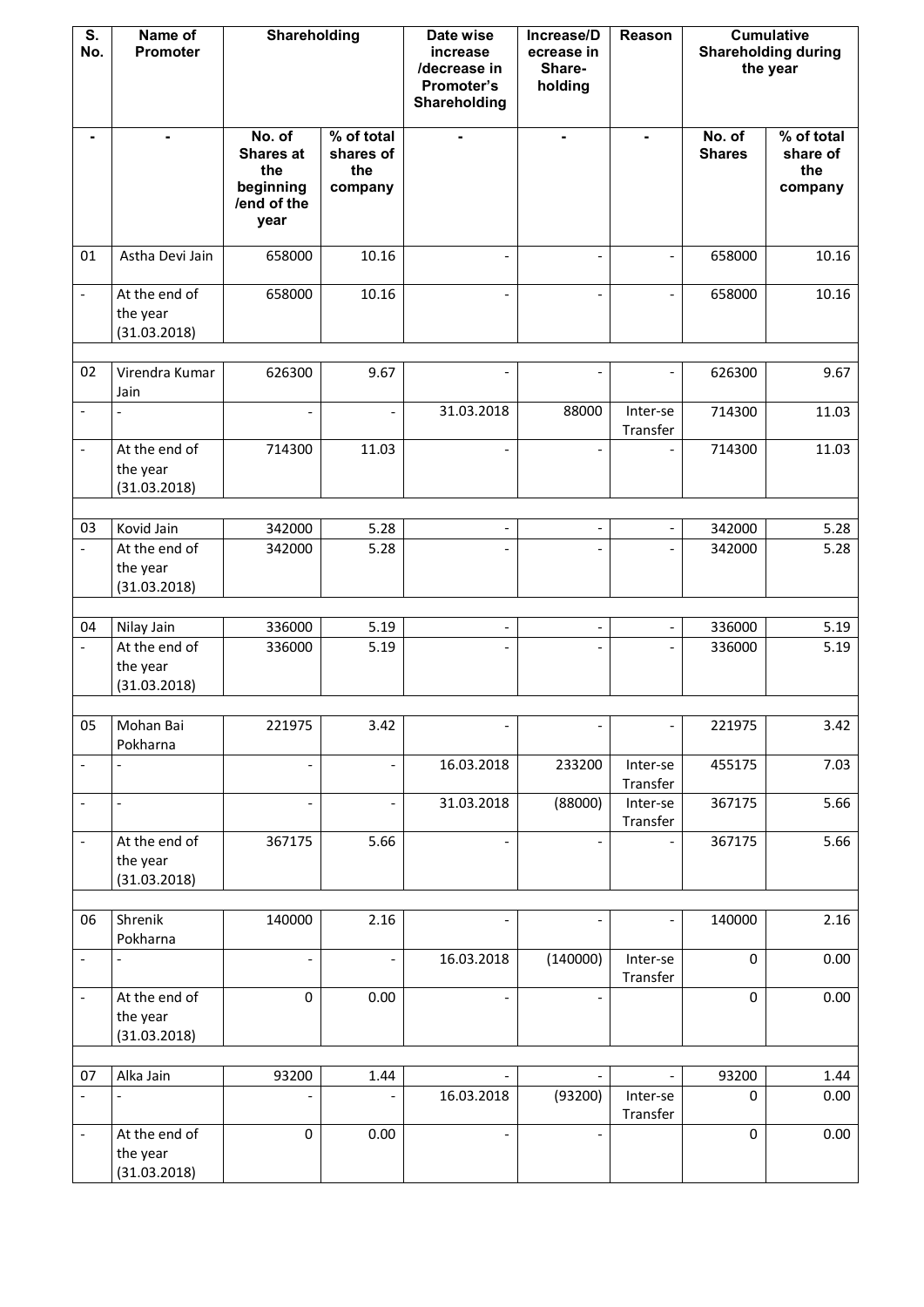## *(IV)SHAREHOLDING PATTERN OF TOP TEN SHAREHOLDERS*

(OTHER THAN DIRECTORS, PROMOTERS AND HOLDERS OF GDRs AND ADRs):

| $\overline{\mathsf{s}}$ .<br>No. | <b>Top Ten</b><br><b>Shareholders</b><br><b>Name</b>                    | <b>Shareholding</b>                                                   |                                           | Date wise<br>increase<br>/decrease in<br>top ten<br>shareholder | Increase/D<br>ecrease in<br>Share-<br>holding | Reason                                                  |                         | <b>Cumulative</b><br><b>Shareholding during</b><br>the year |
|----------------------------------|-------------------------------------------------------------------------|-----------------------------------------------------------------------|-------------------------------------------|-----------------------------------------------------------------|-----------------------------------------------|---------------------------------------------------------|-------------------------|-------------------------------------------------------------|
| ۰                                | $\blacksquare$                                                          | No. of<br><b>Shares at</b><br>the<br>beginning<br>/end of the<br>year | % of total<br>shares of<br>the<br>company | $\blacksquare$                                                  | $\blacksquare$                                | $\blacksquare$                                          | No. of<br><b>Shares</b> | % of total<br>share of<br>the<br>company                    |
| 01                               | ADITYA FINCOM<br>PRIVATE LIMITED                                        | 894958                                                                | 13.82                                     | 01.04.2017                                                      |                                               |                                                         | 894958                  | 13.82                                                       |
| $\overline{\phantom{a}}$         |                                                                         | $\overline{a}$                                                        | $\qquad \qquad \blacksquare$              | 12.01.2018                                                      | 700000                                        | Sale                                                    | 194958                  | 3.01                                                        |
| $\overline{\phantom{a}}$         |                                                                         |                                                                       |                                           | 19.01.2018                                                      | 200000                                        | Purchase                                                | 394958                  | 6.10                                                        |
| $\overline{\phantom{a}}$         | At the end of the<br>year (31.03.2018)                                  | 394958                                                                | 6.10                                      |                                                                 |                                               |                                                         | 394958                  | 6.10                                                        |
| 02                               | <b>ROSHANI</b><br><b>AGRO</b><br><b>HERBAL</b><br>PRIVATE LIMITED       | 880450                                                                | 13.59                                     | 01.04.2017                                                      |                                               |                                                         | 880450                  | 13.59                                                       |
|                                  | At the end of the<br>year (31.03.2018)                                  | 880450                                                                | 13.59                                     |                                                                 |                                               |                                                         | 880450                  | 13.59                                                       |
| 03                               | PRATAP BIOTECH<br>PVT LTD                                               | 846900                                                                | 13.07                                     | 01.04.2017                                                      |                                               | $\overline{a}$                                          | 846900                  | 13.07                                                       |
|                                  |                                                                         |                                                                       |                                           | 12.01.2018                                                      | 800000                                        | Sale<br>(Removed<br>from Top<br>ten w.e.f<br>12.01.2018 | 46900                   | 0.72                                                        |
|                                  |                                                                         | 46900                                                                 | 0.72                                      | 19.01.2018                                                      | 300000                                        | Purchase<br>(Joined Top<br>ten w.e.f<br>19.01.2018)     | 346900                  | 5.35                                                        |
|                                  | At the end of the<br>year (31.03.2018)                                  | 346900                                                                | 5.35                                      |                                                                 |                                               |                                                         | 346900                  | 5.35                                                        |
| 04                               | SHARE<br><b>INDIA</b><br><b>SECURITIES</b><br><b>LIMITED</b>            |                                                                       |                                           | 01.04.2017                                                      |                                               |                                                         |                         |                                                             |
|                                  |                                                                         | 0                                                                     | 0.00                                      | 12.01.2018                                                      | 250000                                        | Purchase<br>(Joined Top<br>ten w.e.f<br>12.01.2018)     | 250000                  | 3.86                                                        |
| $\overline{\phantom{a}}$         |                                                                         |                                                                       |                                           | 09.02.2018                                                      | 16133                                         | Sale                                                    | 233867                  | 3.61                                                        |
|                                  | At the end of the<br>year (31.03.2018)                                  | 233867                                                                | 3.61                                      |                                                                 |                                               |                                                         | 233867                  | 3.61                                                        |
| 05                               | <b>MITHANI</b><br><b>INVESTMENT</b><br><b>AND</b><br>TRADING<br>PVT LTD |                                                                       |                                           | 01.04.2017                                                      |                                               |                                                         |                         |                                                             |
|                                  |                                                                         | 0                                                                     | 0.00                                      | 12.01.2018                                                      | 50527                                         | Purchase<br>(Joined Top<br>ten w.e.f                    | 50527                   | 0.78                                                        |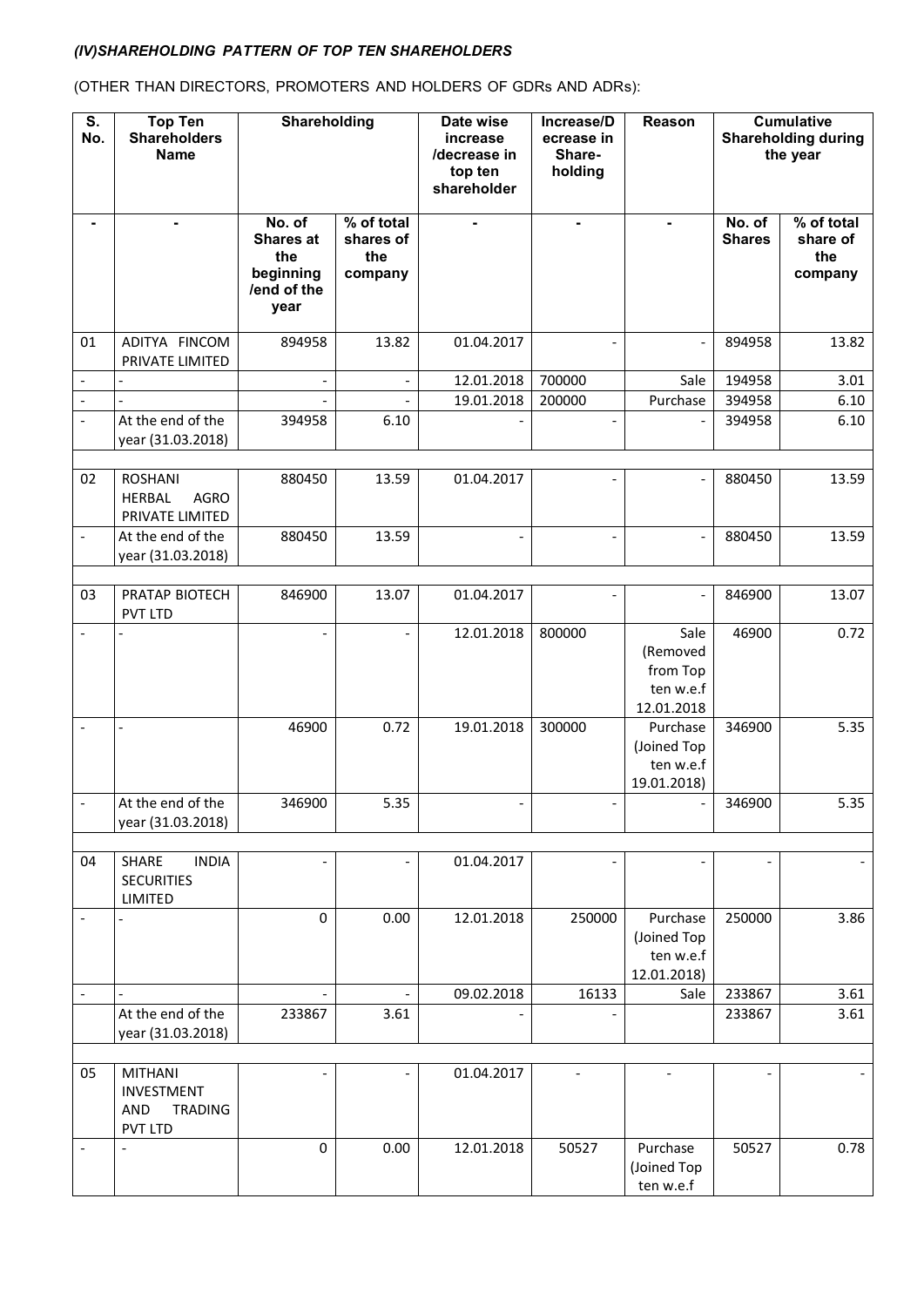|                          |                                          |                          |                          |                          |                          | 12.01.2018)                          |        |      |
|--------------------------|------------------------------------------|--------------------------|--------------------------|--------------------------|--------------------------|--------------------------------------|--------|------|
|                          | At the end of the                        | 50527                    | 0.78                     |                          |                          |                                      | 50527  | 0.78 |
|                          | year (31.03.2018)                        |                          |                          |                          |                          |                                      |        |      |
|                          |                                          |                          |                          |                          |                          |                                      |        |      |
| 06                       | <b>SUMITKUMAR</b><br><b>RAMESH GUPTA</b> | $\overline{\phantom{0}}$ |                          | 01.04.2017               | $\overline{a}$           | $\overline{a}$                       |        |      |
| $\overline{\phantom{a}}$ | $\overline{\phantom{a}}$                 | 0                        | 0.00                     | 12.01.2018               | 50000                    | Purchase                             | 50000  | 0.77 |
|                          |                                          |                          |                          |                          |                          | (Joined Top                          |        |      |
|                          |                                          |                          |                          |                          |                          | ten w.e.f                            |        |      |
|                          | At the end of the                        | 50000                    | 0.77                     | $\overline{\phantom{a}}$ |                          | 12.01.2018)                          | 50000  | 0.77 |
|                          | year (31.03.2018)                        |                          |                          |                          | $\overline{\phantom{a}}$ |                                      |        |      |
|                          |                                          |                          |                          |                          |                          |                                      |        |      |
| 07                       | <b>EDELWEISS</b>                         |                          | $\overline{a}$           | 01.04.2017               |                          |                                      |        |      |
|                          | <b>BROKING LTD</b>                       |                          |                          |                          |                          |                                      |        |      |
|                          |                                          | 0                        | 0.00                     | 09.02.2018               | 71000                    | Purchase                             | 71000  | 1.09 |
|                          |                                          |                          |                          |                          |                          | Joined Top                           |        |      |
|                          |                                          |                          |                          |                          |                          | Ten                                  |        |      |
|                          |                                          |                          |                          |                          |                          | (w.e.f)<br>09.02.2018)               |        |      |
|                          |                                          |                          | $\overline{a}$           | 23.02.2018               | 30850                    | Sale                                 | 40150  | 0.62 |
|                          |                                          | $\overline{\phantom{0}}$ | $\overline{a}$           | 02.03.2018               | 150                      | Sale                                 | 40000  | 0.62 |
|                          |                                          | $\overline{\phantom{0}}$ | $\qquad \qquad -$        | 09.03.2018               | 10881                    | Purchase                             | 50881  | 0.78 |
|                          |                                          | $\overline{a}$           | $\overline{a}$           | 16.03.2018               | 370                      | Purchase                             | 51251  | 0.79 |
|                          |                                          | $\overline{a}$           | $\overline{a}$           | 23.03.2018               | 430                      | Purchase                             | 51681  | 0.80 |
|                          |                                          |                          |                          | 30.03.2018               | 100                      | Purchase                             | 51781  | 0.80 |
|                          | At the end of the                        | 51781                    | 0.80                     |                          |                          |                                      | 51781  | 0.80 |
|                          | year (31.03.2018)                        |                          |                          |                          |                          |                                      |        |      |
|                          |                                          |                          |                          |                          |                          |                                      |        |      |
| 08                       | BHIKAMCHAND                              | $\overline{\phantom{0}}$ | $\overline{a}$           | 01.04.2017               | $\overline{\phantom{a}}$ |                                      |        |      |
|                          | <b>RAJESH HUF</b>                        |                          |                          |                          |                          |                                      |        |      |
| $\overline{\phantom{a}}$ |                                          | 0                        | 0.00                     | 09.02.2018               | 120000                   | Purchase                             | 120000 | 1.85 |
|                          |                                          |                          |                          |                          |                          | Joined Top                           |        |      |
|                          |                                          |                          |                          |                          |                          | Ten                                  |        |      |
|                          |                                          |                          |                          |                          |                          | (w.e.f)<br>09.02.2018)               |        |      |
| $\overline{\phantom{a}}$ |                                          |                          |                          | 16.02.2018               | 10000                    | Purchase                             | 130000 | 2.00 |
| $\overline{\phantom{a}}$ | At the end of the                        | 130000                   | 2.00                     |                          |                          |                                      | 130000 | 2.00 |
|                          | year (31.03.2018)                        |                          |                          |                          |                          |                                      |        |      |
|                          |                                          |                          |                          |                          |                          |                                      |        |      |
| 09                       | <b>JAYESH</b>                            |                          |                          | 01.04.2017               |                          |                                      |        |      |
|                          | MANSUKHLAL                               |                          |                          |                          |                          |                                      |        |      |
|                          | <b>DAWDA</b>                             |                          |                          |                          |                          |                                      |        |      |
|                          | $\overline{\phantom{a}}$                 | 0                        | 0.00                     | 09.03.2018               | 20347                    | Purchase                             | 20347  | 0.31 |
|                          |                                          |                          |                          |                          |                          | Joined Top<br>Ten                    |        |      |
|                          |                                          |                          |                          |                          |                          | (w.e.f)                              |        |      |
|                          |                                          |                          |                          |                          |                          | 09.03.2018)                          |        |      |
|                          | At the end of the                        | 20347                    | 0.31                     |                          | $\overline{\phantom{a}}$ |                                      | 20347  | 0.31 |
|                          | year                                     |                          |                          |                          |                          |                                      |        |      |
|                          | (31.03.2018)                             |                          |                          |                          |                          |                                      |        |      |
|                          |                                          |                          |                          |                          |                          |                                      |        |      |
| 10                       | DILIP SOHANRAJ                           |                          | $\overline{\phantom{0}}$ | 01.04.2017               | $\overline{\phantom{0}}$ |                                      |        |      |
|                          | SHAH                                     |                          |                          |                          |                          |                                      |        |      |
| $\overline{\phantom{a}}$ | $\overline{\phantom{a}}$                 | 20000                    | 0.31                     | 23.03.2018               |                          | Joined Top Ten<br>(w.e.f 23.03.2018) | 20000  | 0.31 |
| $\overline{\phantom{0}}$ | At the end of the                        | 20000                    | 0.31                     | $\overline{a}$           |                          |                                      | 20000  | 0.31 |
|                          | year                                     |                          |                          |                          |                          |                                      |        |      |
|                          | (31.03.2017)                             |                          |                          |                          |                          |                                      |        |      |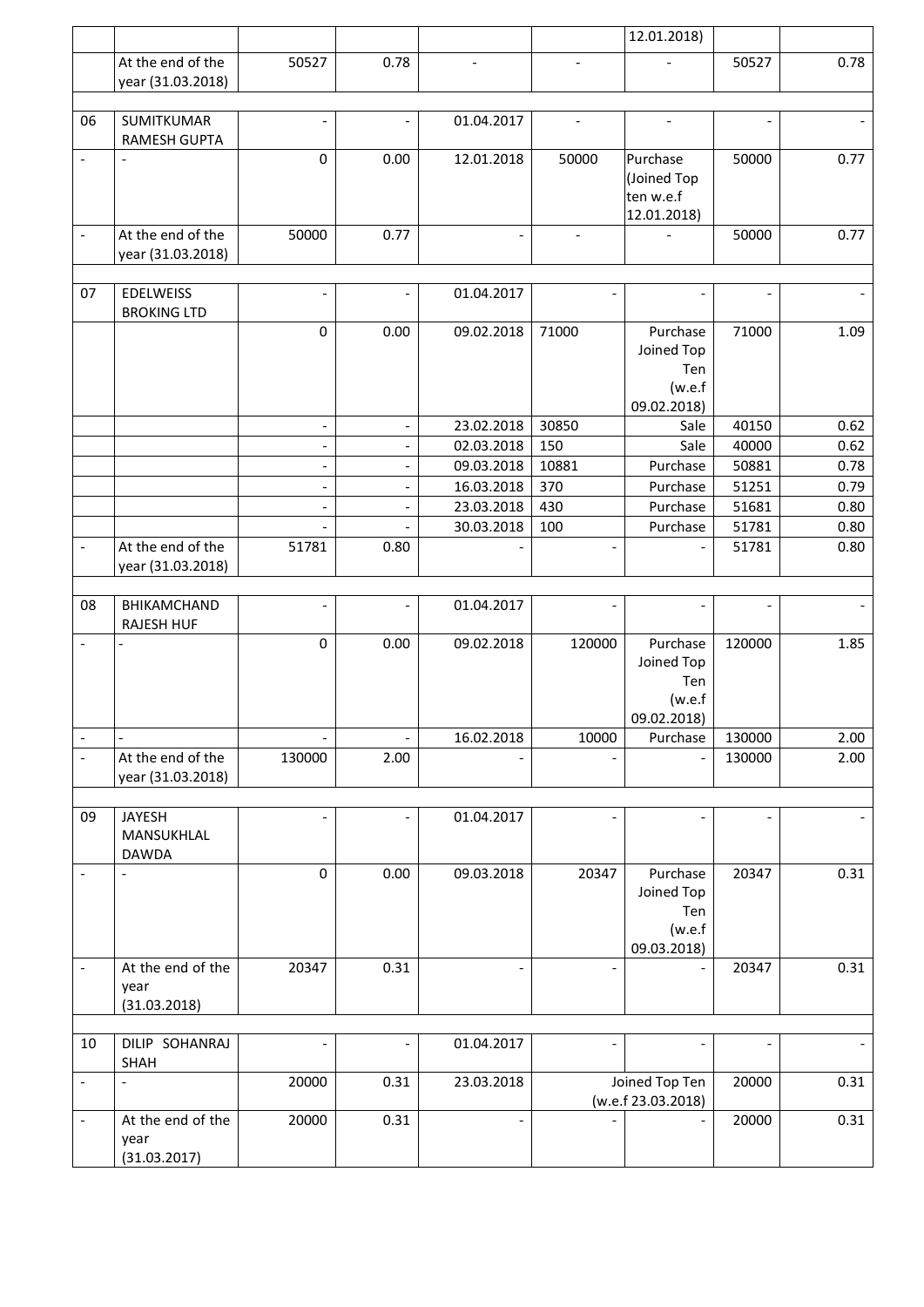**Note**:- The above information is based on the weekly beneficiary position received from Depositories. As it is not feasible to provide daily changes in shareholding, consolidated changes on weekly basis during the financial year 2017-18 has been provided.

#### *(V) SHAREHOLDING OF DIRECTORS AND KEY MANAGERIAL PERSONNEL:*

| S.<br>No. |                                                                                                                                                                                | of the year 01/04/2017                                               | Shareholding at the beginning          | <b>Cumulative Shareholding during the</b><br>year |                                     |  |
|-----------|--------------------------------------------------------------------------------------------------------------------------------------------------------------------------------|----------------------------------------------------------------------|----------------------------------------|---------------------------------------------------|-------------------------------------|--|
| 01        | Virendra Kumar Jain (Managing<br>Director)                                                                                                                                     | No. of<br>shares                                                     | % of total<br>shares of the<br>company | No. of<br>shares                                  | % of total shares of<br>the company |  |
|           | At the beginning of the year                                                                                                                                                   | 626300                                                               | 9.67%                                  | 626300                                            | 9.67%                               |  |
|           | Date wise Increase / Decrease in<br>Share holding during the year<br>specifying the reasons for increase<br>decrease (e.g. allotment / transfer /<br>bonus/ sweat equity etc): | 88000<br>(31.03.2018)<br>linter-se transfer<br>between<br>promoters) | 1.36%                                  | 714300                                            | $11.03\%$                           |  |
|           | At the End of the year (31/03/2018) 714300                                                                                                                                     |                                                                      | 11.03%                                 | 714300                                            | 11.03%                              |  |

#Inter-se Transfer of 88000 Equity Shares was made by Smt. Mohan Bai Pokarana to Shri Virendra Kumar Jain.

| S.<br>No. |                                                                                                                                                                                  | Shareholding at the beginning<br>of the year 01/04/2017<br>year |                                        |                  | <b>Cumulative Shareholding during the</b> |  |
|-----------|----------------------------------------------------------------------------------------------------------------------------------------------------------------------------------|-----------------------------------------------------------------|----------------------------------------|------------------|-------------------------------------------|--|
| 02        | <b>Astha Devi Jain (Non Executive)</b><br>Director)                                                                                                                              | No. of<br>shares                                                | % of total<br>shares of the<br>company | No. of<br>shares | % of total shares of<br>the company       |  |
|           | At the beginning of the year                                                                                                                                                     | 658000                                                          | 10.16%                                 | 658000           | 10.16%                                    |  |
|           | Date wise Increase / Decrease in 0<br>Share holding during the year<br>specifying the reasons for increase<br>decrease (e.g. allotment / transfer /<br>bonus/ sweat equity etc): |                                                                 | 0 %                                    | 658000           | 10.16%                                    |  |
|           | At the End of the year (31/03/2018) 658000                                                                                                                                       |                                                                 | 10.16%                                 | 658000           | 10.16%                                    |  |

| S.<br>No. |                                                                                                                                                                                    | Shareholding at the beginning<br>of the year 01/04/2017<br>year |                                        |                  | <b>Cumulative Shareholding during the</b> |  |
|-----------|------------------------------------------------------------------------------------------------------------------------------------------------------------------------------------|-----------------------------------------------------------------|----------------------------------------|------------------|-------------------------------------------|--|
| 03        | <b>Tilak Chitta</b> (Independent Director)                                                                                                                                         | No. of<br>shares                                                | % of total<br>shares of the<br>company | No. of<br>shares | % of total shares of<br>the company       |  |
|           | At the beginning of the year                                                                                                                                                       |                                                                 | $0\%$                                  |                  | $0\%$                                     |  |
|           | Date wise Increase / Decrease in 0<br>Share holding during the year<br>specifying the reasons for increase<br>/ decrease (e.g. allotment / transfer /<br>bonus/ sweat equity etc): |                                                                 | 0 %                                    |                  | 0 %                                       |  |
|           | At the End of the year $(31/03/2018)$ 0                                                                                                                                            |                                                                 | $0\%$                                  |                  | $0\%$                                     |  |

| S.<br>No. |                                                                                                                                                                                  | Shareholding at the beginning<br>of the year 01/04/2017 |                                        | Cumulative Shareholding during the<br>year |                                     |  |
|-----------|----------------------------------------------------------------------------------------------------------------------------------------------------------------------------------|---------------------------------------------------------|----------------------------------------|--------------------------------------------|-------------------------------------|--|
| 04        | Sanjali Shrimati Jain (Independent<br>Director)                                                                                                                                  | No. of<br>shares                                        | % of total<br>shares of the<br>company | No. of<br>shares                           | % of total shares of<br>the company |  |
|           | At the beginning of the year                                                                                                                                                     |                                                         | $0\%$                                  |                                            | $\mathbf{0}$ %                      |  |
|           | Date wise Increase / Decrease in 0<br>Share holding during the year<br>specifying the reasons for increase<br>decrease (e.g. allotment / transfer /<br>bonus/ sweat equity etc): |                                                         | 0 %                                    |                                            | $0\%$                               |  |
|           | At the End of the year $(31/03/2018)$ 0                                                                                                                                          |                                                         | $\mathbf{0} \mathcal{A}$               |                                            | $\mathbf{0} \%$                     |  |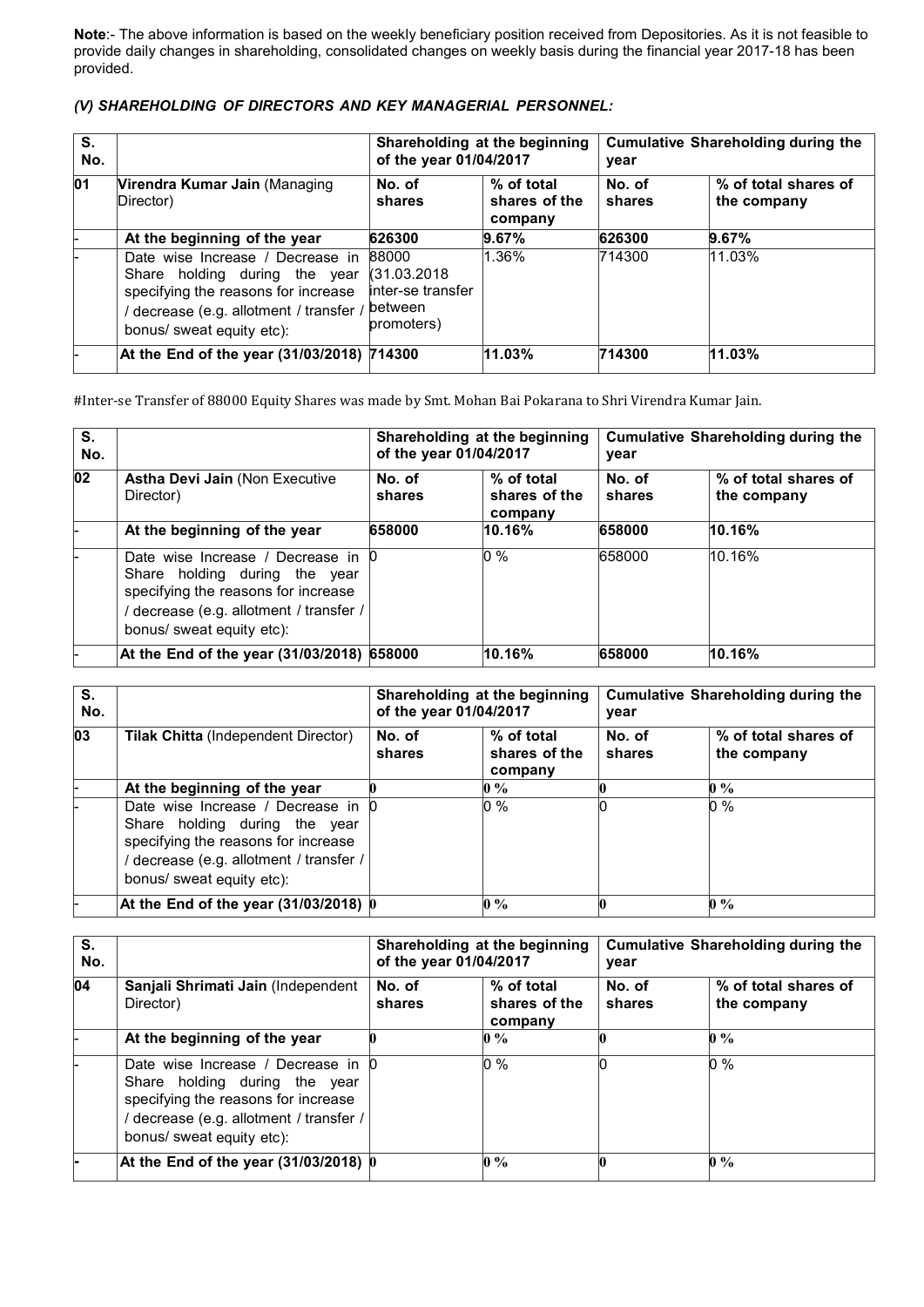| S.<br>No. |                                                                                                                                                                                | Shareholding at the beginning<br>of the year 01/04/2017 |                                        | <b>Cumulative Shareholding during the</b><br>year |                                     |  |
|-----------|--------------------------------------------------------------------------------------------------------------------------------------------------------------------------------|---------------------------------------------------------|----------------------------------------|---------------------------------------------------|-------------------------------------|--|
| 05        | <b>Dilip Patidar (Company Secretary)</b>                                                                                                                                       | No. of<br>shares                                        | % of total<br>shares of the<br>company | No. of<br>shares                                  | % of total shares of<br>the company |  |
|           | At the beginning of the year                                                                                                                                                   |                                                         | $0\%$                                  |                                                   | $\mathbf{0} \mathcal{A}$            |  |
|           | Date wise Increase / Decrease in<br>Share holding during the year<br>specifying the reasons for increase<br>decrease (e.g. allotment / transfer /<br>bonus/ sweat equity etc): |                                                         | 0 %                                    |                                                   | $0\%$                               |  |
|           | At the End of the year $(31/03/2018)$ 0                                                                                                                                        |                                                         | $0\%$                                  |                                                   | $\mathbf{0} \%$                     |  |

| S.<br>No. |                                                                                                                                                                                  | Shareholding at the beginning<br>of the year 01/04/2017 |                                        | Cumulative Shareholding during the<br>year |                                     |
|-----------|----------------------------------------------------------------------------------------------------------------------------------------------------------------------------------|---------------------------------------------------------|----------------------------------------|--------------------------------------------|-------------------------------------|
| 06        | <b>Shweta Kothari (Chief Financial</b><br>Officer)                                                                                                                               | No. of<br>shares                                        | % of total<br>shares of the<br>company | No. of<br>shares                           | % of total shares of<br>the company |
|           | At the beginning of the year                                                                                                                                                     |                                                         | $0\%$                                  |                                            | $\mathbf{0}$ %                      |
|           | Date wise Increase / Decrease in 0<br>Share holding during the year<br>specifying the reasons for increase<br>decrease (e.g. allotment / transfer /<br>bonus/ sweat equity etc): |                                                         | 0 %                                    |                                            | $0\%$                               |
|           | At the End of the year $(31/03/2018)$ 0                                                                                                                                          |                                                         | $0\%$                                  |                                            | $\mathbf{0} \%$                     |

## **V. INDEBTEDNESS**

## **Indebtedness of the Company including interest outstanding/accrued but not due for payment**

|                                                        |                    |           |          | (Amount in Rs.) |
|--------------------------------------------------------|--------------------|-----------|----------|-----------------|
|                                                        | Secured Loans      | Unsecured | Deposits | Total           |
|                                                        | excluding deposits | Loans     |          | Indebtedness    |
|                                                        |                    |           |          |                 |
| Indebtedness at the beginning of the<br>financial year |                    |           |          |                 |
| i) Principal Amount                                    | 184464284          | 69124685  | 10.      | 1253588969      |
| ii) Interest due but not paid                          |                    |           |          |                 |
| iii) Interest accrued but not due                      | 976866             |           |          | 976866          |
| Total (i+ii+iii)                                       | 185441150          | 69124685  |          | 254565835       |
| Change in Indebtedness during the                      |                    |           |          |                 |
| financial year                                         |                    |           |          |                 |
| Addition                                               | 47086184           | 39172709  |          | 86258893        |
| Reduction                                              | -29157087          | -30718051 |          | -59875138       |
| <b>Net Change</b>                                      | 17929097           | 8454658   | n        | 26383755        |
| Indebtedness at the end of the<br>financial year       |                    |           |          |                 |
| i) Principal Amount                                    | 202291833          | 77579343  |          | 279871176       |
| ii) Interest due but not paid                          |                    |           |          |                 |
| iii) Interest accrued but not due                      | 1078414            |           |          | 1078414         |
| Total (i+ii+iii)                                       | 203370247          | 77579343  |          | 280949590       |

## **VI. REMUNERATION OF DIRECTORS AND KEY MANAGERIAL PERSONNEL**

*A. Remuneration to Managing Director, Whole-time Directors and/or Manager:*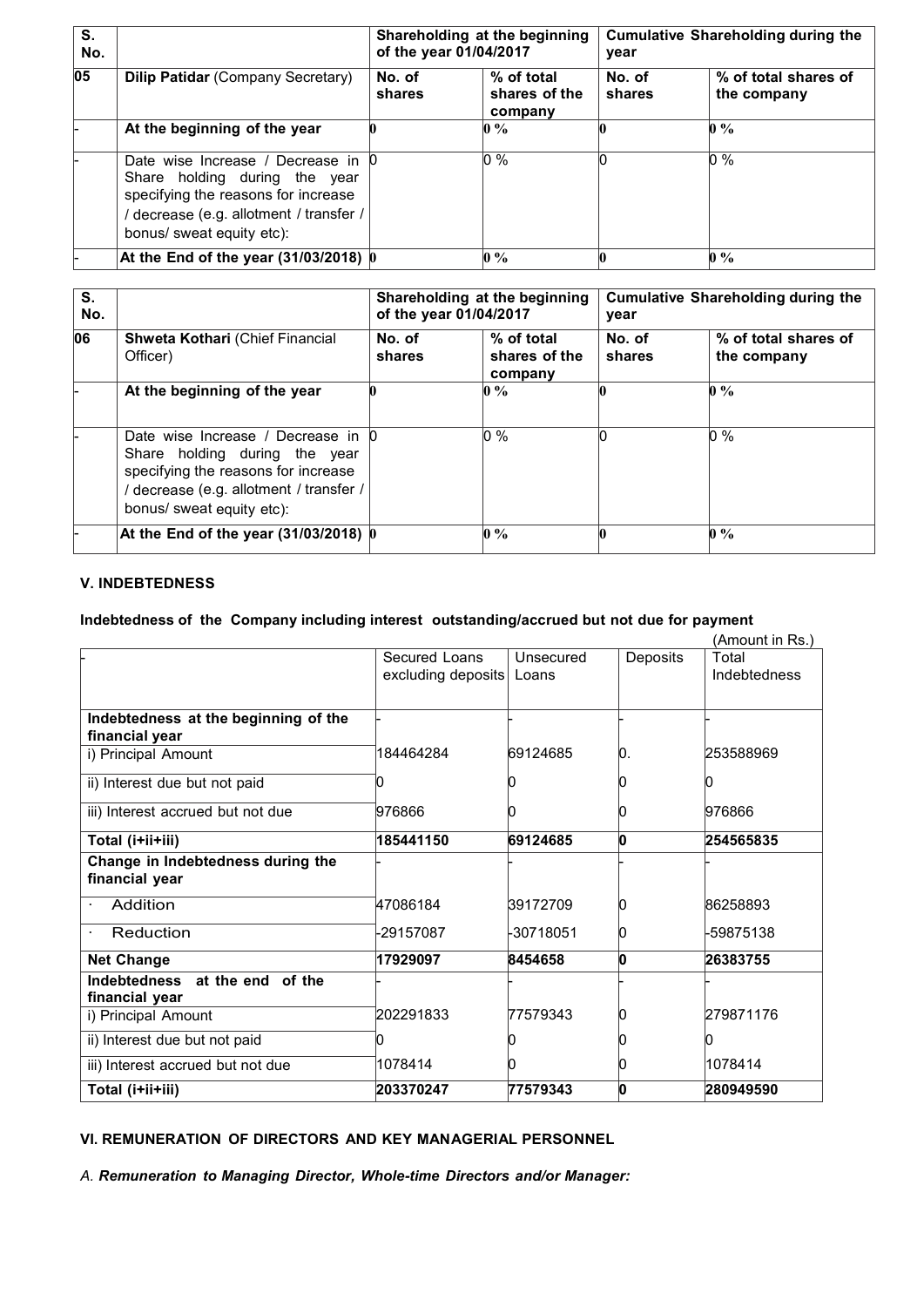| S.<br>No.        | <b>Particulars of Remuneration</b>                                                                                                                                                                                                                                            | Name of MD/WTD/ Manager                                                                                    | <b>Total</b><br>Amount (Rs.) |  |
|------------------|-------------------------------------------------------------------------------------------------------------------------------------------------------------------------------------------------------------------------------------------------------------------------------|------------------------------------------------------------------------------------------------------------|------------------------------|--|
|                  | $\blacksquare$                                                                                                                                                                                                                                                                | Shri Virendra Kumar Jain<br>(Managing Director)                                                            |                              |  |
| 1.               | <b>Gross Salary</b><br>(a) Salary as per provisions contained in section $\beta$ , 97, 500/-<br>17(1) of the Income-tax Act, 1961<br>(b) Value of perquisites u/s 17(2) Income-tax Act,<br>1961<br>(c) Profits in lieu of salary under section 17(3) Income-<br>tax Act, 1961 |                                                                                                            | 8,97,500/-                   |  |
| 2.               | <b>Stock Option</b>                                                                                                                                                                                                                                                           |                                                                                                            |                              |  |
| 3.               | <b>Sweat Equity</b>                                                                                                                                                                                                                                                           |                                                                                                            |                              |  |
| $\overline{4}$ . | <b>Commission</b><br>- as % of profit<br>- others, specify                                                                                                                                                                                                                    |                                                                                                            |                              |  |
| 5.               | Others, please specify                                                                                                                                                                                                                                                        |                                                                                                            |                              |  |
|                  | Total (A)                                                                                                                                                                                                                                                                     | 8,97,500/-                                                                                                 | 8,97,500/-                   |  |
|                  | Ceiling as per the Act                                                                                                                                                                                                                                                        | Remuneration paid within the ceiling limit as<br>prescribed in Companies Act, 2013 read with<br>Schedule V |                              |  |

# *B. REMUNERATION TO OTHER DIRECTORS:*

| S. no.         | <b>Particulars of Remuneration</b>                                                                                                                             | <b>Name of Directors</b> | <b>Total</b><br>Amount |  |
|----------------|----------------------------------------------------------------------------------------------------------------------------------------------------------------|--------------------------|------------------------|--|
|                |                                                                                                                                                                | Sanjali Shrimati<br>Jain | <b>Tilak Chitta</b>    |  |
| ī.             | <b>Independent Directors</b>                                                                                                                                   |                          |                        |  |
|                | · Fee for attending board committee meetings<br>· Commission<br>· Others, please specify                                                                       |                          |                        |  |
|                | Total (1)                                                                                                                                                      |                          |                        |  |
| $\overline{2}$ | <b>Other Non-Executive Directors</b><br><b>Smt Astha Devi Jain</b><br>· Fee for attending board committee meetings<br>· Commission<br>· Others, please specify |                          |                        |  |
|                | Total (2)                                                                                                                                                      |                          |                        |  |
|                | Total $(B)=(1+2)$                                                                                                                                              |                          |                        |  |
|                | <b>Total Managerial Remuneration</b>                                                                                                                           |                          |                        |  |
|                | Overall Ceiling as per the Act                                                                                                                                 |                          |                        |  |
|                |                                                                                                                                                                |                          |                        |  |

## *C. REMUNERATION TO KEY MANAGERIAL PERSONNEL OTHER THAN MD/MANAGER/WTD.*

| S. no.   Particulars of Remuneration | <b>Key Managerial Personnel</b> |                                                               |                                |                       |
|--------------------------------------|---------------------------------|---------------------------------------------------------------|--------------------------------|-----------------------|
|                                      | <b>CEO</b>                      | <b>Dilip</b><br><b>Patidar</b><br>Company<br><b>Secretary</b> | Shweta<br>Kothari<br>$(CFO)^*$ | Total<br>Amount (Rs.) |